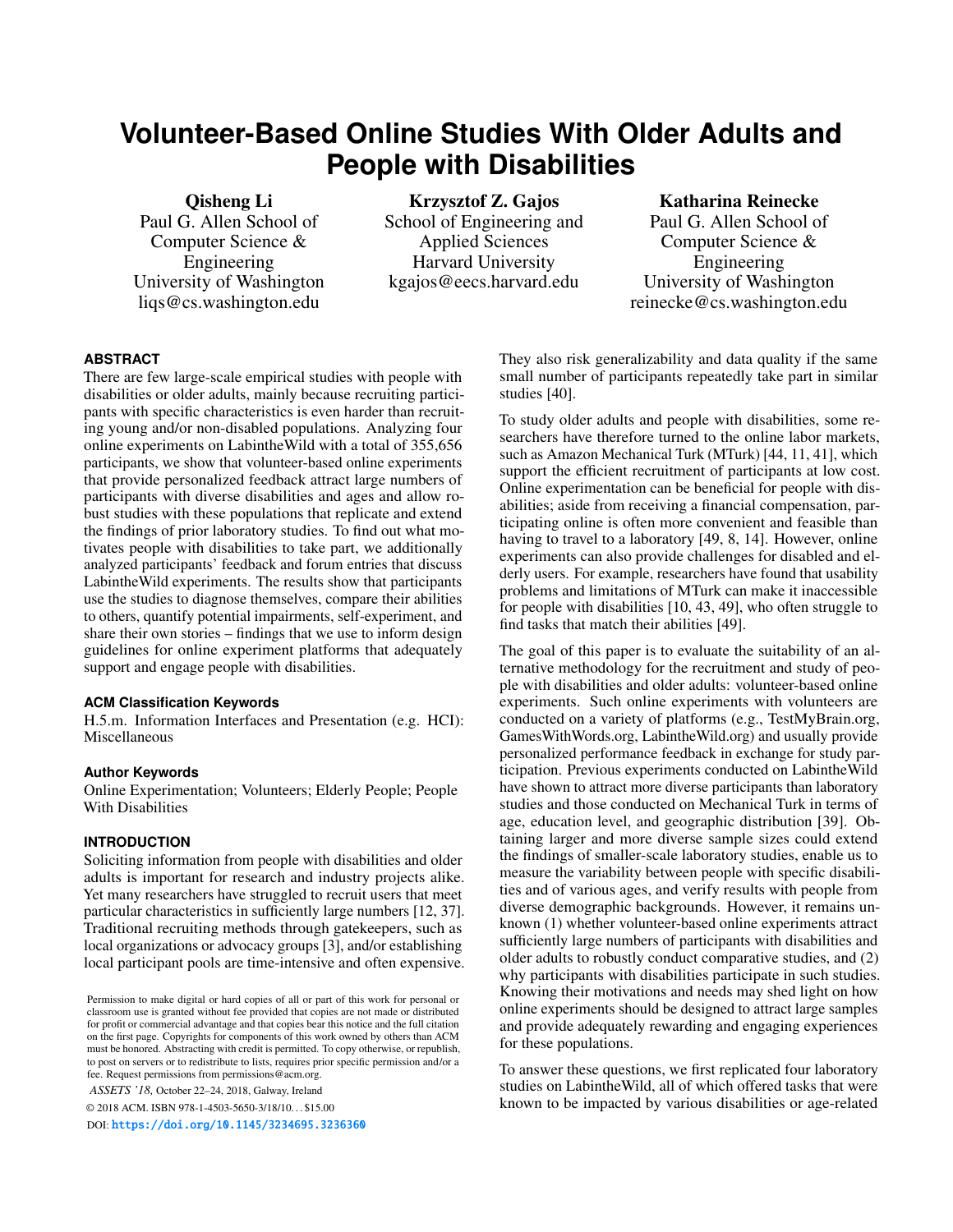decline. All four experiments attracted people of diverse ages and with various disabilities. Of 355,656 participants that took part in the studies, 4,799 (1.35%) participants self-reported to have some kind of impairment; an additional 7,564 (2.25%) participants were above age 65. Using the data that we collected, we replicate and extend previous work that studied dyslexia, cognitive decline, autism, and motor impairments.

To better understand the motivations and needs of participants with disabilities, we further analyzed the comments that some of them voluntarily provided at the end of LabintheWild experiments and forum entries that discussed LabintheWild experiments as related to various disabilities. The results suggest that LabintheWild attracts people with disabilities because it provides personalized performance feedback and social comparison at the end of its studies: Participants use the experiments to diagnose or confirm a suspected disability, or to test its severity or impact on other situations and tasks in daily life by comparing their performance to others. Based on these findings, we contribute design implications for online experiment platforms that better support these needs.

# **RELATED WORK**

Researchers usually strive to study large and representative samples to ensure generalizability and finding small effects. However, given that recruitment of specific populations is immensely difficult [\[12,](#page-10-0) [37\]](#page-11-0), most studies with people with disabilities and older adults are forced to rely on small numbers. Researchers often recruit through local organizations or advocacy groups [\[3\]](#page-10-1), frequently establishing a local participant pool that can be used over time. For example, Johansson et al. [\[25\]](#page-11-6) recruited participants with mental and cognitive disabilities through a local member-driven organization using snowball sampling. Similarly, the SiDE user pool [\[12,](#page-10-0) [13\]](#page-10-6) was established to facilitate accessibility studies with mostly elderly people. Researchers developed the SiDE pool for more than five years by travelling to different neighborhoods and repeatedly contacting potential participants and local communities. By 2014, 694 members from this pool had participated in one or more research studies. Maintenance of the user pool, however, requires several staff, much time and money [\[13\]](#page-10-6).

Establishing such local participant pools is unavoidable if an experiment requires specific equipment or exhibits other characteristics that necessitate a supervised and controlled laboratory environment. For other experiments, researchers have developed and evaluated alternative ways to recruit and study participants. For example, researchers increasingly recruit participants through online labor markets, such as Amazon Mechanical Turk (MTurk) [\[4,](#page-10-7) [21,](#page-10-8) [9\]](#page-10-9). Compared to traditional laboratory experiments, online studies offer faster and more effortless participant recruitment, as well as larger and more diverse samples [\[18,](#page-10-10) [24,](#page-11-7) [4,](#page-10-7) [34\]](#page-11-8). Despite initial concerns about the quality of data collected from unsupervised online workers, robust and validated data quality methodologies have been developed for conducting a broad range of experiments, yielding results comparable to those obtained in conventional laboratory settings [\[18,](#page-10-10) [16,](#page-10-11) [20,](#page-10-12) [32,](#page-11-9) [39\]](#page-11-5).

Researchers have also used MTurk to conduct studies with people with disabilities and other specific populations. Tenenbaum et al. [\[44\]](#page-11-2), for example, recruited 153 individuals with physical disabilities and studied how various impairmentrelated factors influence vocational self-efficacies. Carr [\[11\]](#page-10-2) recruited 111 cancer survivors on MTurk and showed that the majority of participants (88.75%) were honest in their responses to a series of questions and return rates and test-retest reliabilities were high. Smith et al. [\[41\]](#page-11-3) also concluded that MTurk is a good solution to sample hard-to-reach populations, such as people with low socioeconomic status, people with disabilities, or LGBT individuals.

While useful for researchers, there are also benefits of online experimentation for people with disabilities compared to participating in laboratory studies, such as the flexible time commitment, not having to rely on public transit, or being able to remain anonymous [\[49,](#page-12-0) [8\]](#page-10-3). People with disabilities will also often receive a sense of self-worth, self-efficacy and autonomy when participating in such studies [\[14\]](#page-10-4). They are motivated to contribute to scientific research [\[12\]](#page-10-0) and to cognitively benefit from doing a task [\[8\]](#page-10-3).

However, although online labor markets, such as MTurk, have been used to conduct accessibility research, researchers have found several usability problems that make it difficult to access for people with disabilities [\[49,](#page-12-0) [10\]](#page-10-5). For example, MTurk was found to violate multiple Web Content Accessibility Guidelines (WCAG 2.0) that may affect users with visual, cognitive, reading, physical or auditory disabilities [\[43,](#page-11-4) [10\]](#page-10-5). It is also often difficult for people with disabilities to identify which of the available tasks match their abilities, or to complete tasks within a specific time frame [\[49\]](#page-12-0). As a result of such barriers, the diversity of people on Mechanical Turk is still limited, both in terms of people with disabilities [\[10\]](#page-10-5), and in terms of age range [\[8\]](#page-10-3). The following section introduces an alternative methodology for studying such diverse populations.

#### **LABINTHEWILD**

LabintheWild is an online experiment platform for conducting behavioral experiments and surveys with volunteers. Experiments enlist participants using short slogans, such as "Can we guess your age?", or "Test your social intelligence!". After completing an experiment, participants can view their personalized results to see how they compare to others. This personalized feedback is provided instead of financially compensating participants and serves four main purposes. First, it encourages participants to take part in experiments because it enables self-reflection and social comparison [\[22\]](#page-10-13). Second, it exposes participants to scientific concepts and increases their interest in research and scientific findings [\[35\]](#page-11-10). Third, it ensures data quality: Participants are intrinsically motivated to provide honest answers and exert themselves. Experiments conducted on LabintheWild and other volunteer-based experiment platforms produce reliable data that matches the quality of in-lab studies [\[16,](#page-10-11) [18,](#page-10-10) [39\]](#page-11-5). Fourth, the personalized feedback serves as a word-of-mouth recruitment tool, because participants share their results on social networking sites or other web pages [\[39\]](#page-11-5).

LabintheWild avoids some of the limitations of paid online experiments by being openly available to anyone who wants to participate without having to sign up. This lowers the barrier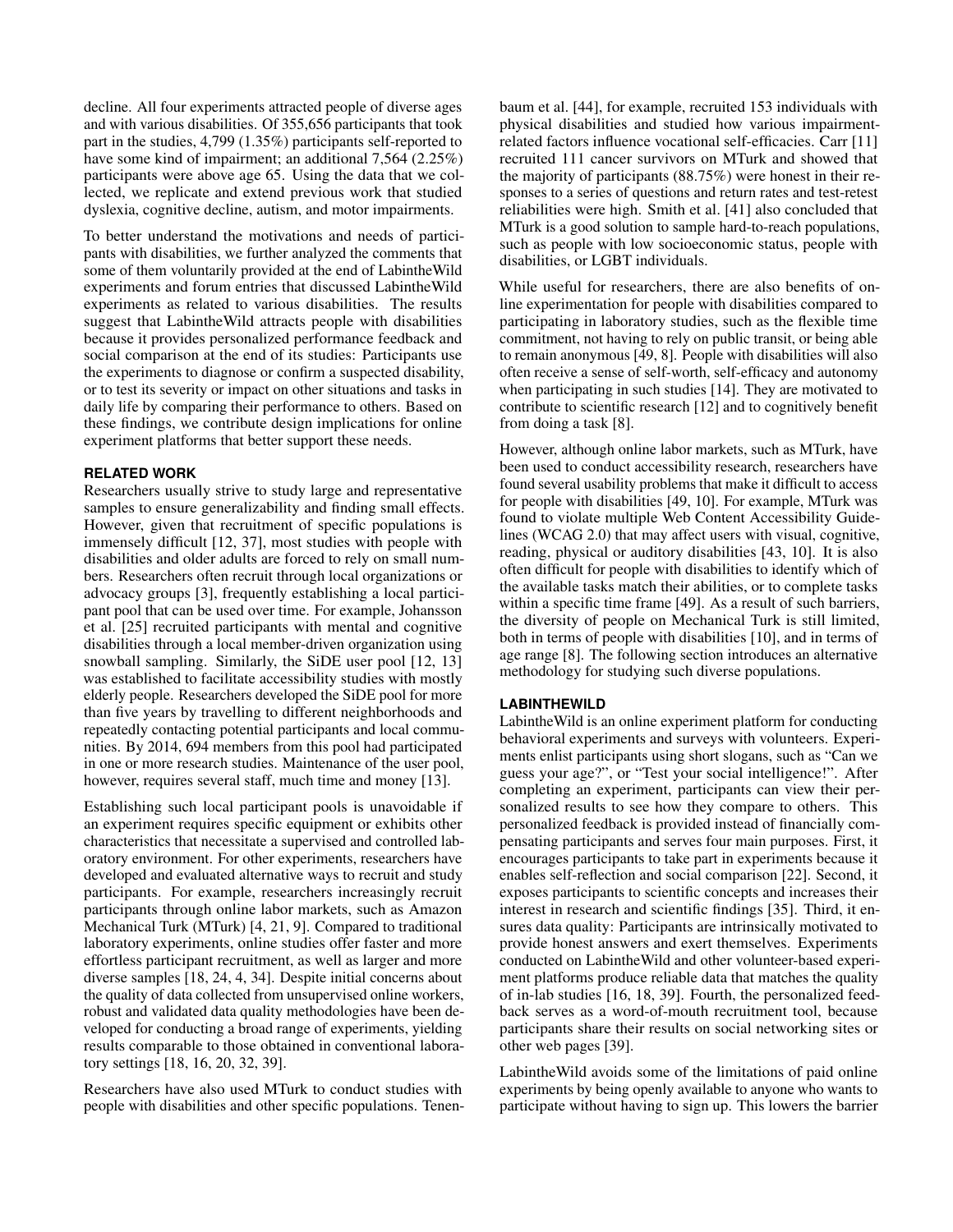for participation. There is also no need to collect identifiable participant information for reimbursement. As a result, volunteer-based online experiments such as those conducted on LabintheWild have the potential to recruit from over 3.2 billion people around the world who have Internet access [\[45\]](#page-11-11). Existing volunteer-based platforms have indeed proven to attract more diverse participant samples than in-lab experiments and those conducted on MTurk, with participants reporting wider age ranges, more diverse educational backgrounds, and a far more expansive geographic dispersion (see, e.g., [\[16,](#page-10-11) [39,](#page-11-5) [19\]](#page-10-14) and Table [1\)](#page-3-0).

Two previous studies on LabintheWild indicate the feasibility of conducting online experiments with volunteers who have a disability and/or who are elderly (included in Table [1\)](#page-3-0): (1) A study of people's color differentiation ability, which showed that innate and acquired color vision deficiencies, but also situational lighting conditions, monitor settings, and demographics, can significantly impact how many colors on a given user interface someone can distinguish [\[38\]](#page-11-12); (2) A study comparing human listening rates between sighted, low-vision, and blind people [\[7\]](#page-10-15), which showed that the listening rate of visually impaired participants is significantly faster (334 words-per-minute) than the listening rate of sighted participants (297 words-per-minute) and that it increases with years of screen reader usage. In the next section, we build on this prior work to verify whether online experiments with volunteers are suitable for conducting high-quality, robust studies with people with disabilities and older adults.

# **STUDYING PEOPLE WITH DISABILITIES AND OLDER ADULTS ON LABINTHEWILD**

We replicated four studies on LabintheWild, chosen to represent a broad range of tasks (see Table [1\)](#page-3-0) and modified to suit an uncontrolled online environment as described in each study section. None of these studies were specifically targeted at people with disabilities, but open to anyone to participate. All studies were advertised on LabintheWild with a slogan and provided personalized feedback at the end of the experiment.

# **Study 1: Weather Prediction Study**

Our first study is a modification of Knowlton et al.'s study from 1994 [\[31\]](#page-11-13), known as the "Weather Prediction Task". The probabilistic classification learning task was developed to show that humans' implicit memory and explicit memory systems contribute to procedural learning skills at different stages. In contrast to the explicit (declarative) memory system, human's implicit (non-declarative) memory does not require conscious thought and is used in early stages of the procedural learning process.

Several researchers have since then shown that people with neuro-developmental disorders such as Tourette syndrome, Schizophrenia, or developmental dyslexia, perform less well in the Weather Prediction Task than non-disabled participants [\[28,](#page-11-14) [33,](#page-11-15) [27,](#page-11-16) [15\]](#page-10-16). In particular, Gabay et al. [\[15\]](#page-10-16) showed that adults with dyslexia performed better in the Weather Prediction Task as the training extended, but overall they performed significantly less well than matched controls. This is the main result that we aim to replicate.

# *Procedure*

Just like in the original task, participants in our LabintheWild experiment were shown a series of cards displaying one of four particular geometric designs (circles, diamonds, squares, or triangles). Each trial showed one or more of these cards together (Figure [1a\)](#page-4-0). Each geometric design was previously assigned to a particular weather outcome (rainy or sunny). Participants were asked to predict whether the cards suggested that the weather would be rainy or sunny. While participants had to guess at the beginning, they could learn over time from feedback showing whether their responses were correct or not.

After presenting an informed consent form and a demographic questionnaire, the experiment started with five practice trials, followed by 80 experimental trials (as opposed to 150 trials in [\[15\]](#page-10-16)) that each elicited a participant's response to one or more of the four types of cards, followed by feedback on whether the response was correct or incorrect. The 80 trials were evenly divided into four blocks. Participants were then presented with a personalized results page showing their performance (forecasting accuracy in percent) in comparison to others. They also received a written explanation about the purpose of the experiment and about the meaning of implicit memory in daily life. Completion of the experiment took approximately 10 minutes.

# *Participants*

Over the course of 22 months, 3,786 participants completed the experiment, ranging in age from 5–99 years (m=25, sd=11.5). Roughly half (52.75%) of participants were female. Asked whether they had any cognitive or neurological disabilities, 328 (8.66%) answered in the affirmative. 223 (68%) of those who answered yes provided details about their disability in an open-ended box provided underneath the question. The most common cognitive disabilities were Attention-deficit (Hyperactivity) Disorder (ADD/ADHD) (N=103, 2.7%), Dyslexia (N=81, 2.14%), Autism Spectrum Disorder (ASD) or Asperger's Syndrome (N=62, 1.64%), and Depression (N=30, 0.8%).

# *Analysis*

For analysis, we first excluded 319 (8.4%) participants who self-reported that they had taken the test before, seven participants who achieved a zero percentage correct rate in at least one of the four blocks, 435 (11.2%) people who did not answer the question on whether they have any cognitive disabilities, and 226 participants who reported having one or more cognitive disabilities other than dyslexia, to further control for effects of other cognitive disabilities. We included participants aged 18 - 30 to match the age distribution of the participants from Gabay et al.'s [\[15\]](#page-10-16) study (N=30, age range 18-30). The final number of participants was 1,654, including 46 (2.8%) who indicated having dyslexia.

Following the analysis procedure presented in [\[15\]](#page-10-16), we conducted an ANOVA comparing the performance of nondisabled participants with those participants who self-reported having dyslexia. We modeled Block (trials 1-20, 21-40, 41-60, 61-80) as a within-subject factor, Dyslexia (dyslexia vs. non-dyslexia) as a between-subject factor, and a Dyslexia by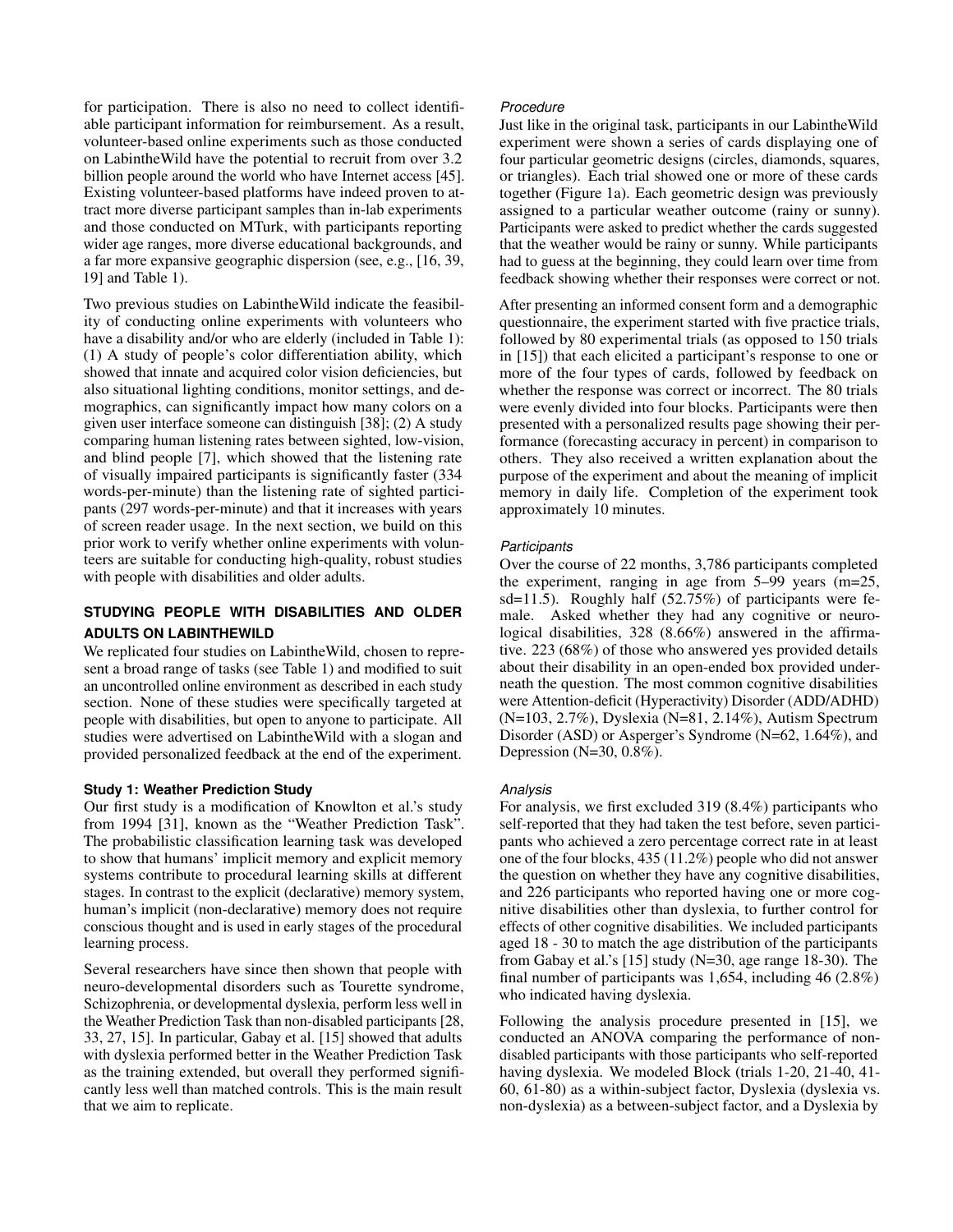<span id="page-3-0"></span>Table 1: Overview of LabintheWild experiments that can be related to specific disabilities or age-related decline. The first four are presented in this paper. Sample sizes are the final numbers used in the analysis. \* denotes that participants were not asked about their disabilities, but chose to mention them in comments at the end of an experiment (hence the lower numbers).

| <b>Study Name (citing)</b><br>original study, if any) | Slogan                          | <b>Related Disabilities</b>                                     | #<br><b>Months</b><br>online | Matched<br>sample<br>size | # of participants with<br>disabilities                                          | $\%$<br>female | age range<br>(mean age, stdev) |
|-------------------------------------------------------|---------------------------------|-----------------------------------------------------------------|------------------------------|---------------------------|---------------------------------------------------------------------------------|----------------|--------------------------------|
| Weather Prediction [31]                               | How quickly do you learn?       | Amnesia [31], Dyslexia [15],<br>Tourette syndrome [28, 33]      | 22                           | 3.786                     | 328 (8.66%)                                                                     | 52.76          | 5-99<br>$(m=25, sd=11.5)$      |
| Memory [42]                                           | How fast is your memory?        | Cognitive decline in<br>elderly people [47]                     | 40                           | 18,026                    | 173 (0.96%) above 65<br>years, $26(0.14%)$ with<br>disability*                  | N/A            | $6-99$<br>$(m=25, sd=13.5)$    |
| Social Intelligence [1]                               | Test your social intelligence!  | High-functioning<br>Autism.<br>Asperger's Syndrome [1]          | 10                           | 123,928                   | 75<br>$(2.72\%)$ ,<br>3.368<br>$(0.06\%)$ with Autism or<br>Asperger's Syndrome | 48             | 4-98<br>$(m=27, sd=12.5)$      |
| Fitt's Law                                            | Can we guess your age?          | Motor impairments due to<br>age-related decline [26, 48,<br>29] | 4                            | 209,916                   | $(2.71\%)$<br>5685<br>above<br>65 years, 1077 (0.51%)<br>with disability*       | 33.3           | $20 - 85$<br>$(m=35, sd=11.9)$ |
| Listening Rate [7]                                    | How fast can you process words? | Vision Impairment [2]                                           | 2                            | 453                       | 143 (32%)                                                                       | 57.83          | $8-80$ (m=34, sd=15)           |
| Colorblindness [38]                                   | Can we guess your color age?    | Color vision deficiencies [6]                                   | 12                           | 31,248                    | 1,831 (3.85%)                                                                   | 70.6           | $5-94$ (m=30, sd=15.2)         |

Block interaction. Mean proportion of correct answers was the dependent variable.

# *Results*

 $(F(3, 6608) = 10.62, p < .001)$ , suggesting that for particiof Dyslexia  $(F(1,6608) = 6.90, p < .01,$  Cohen's d = .17). t-test:  $t_{(139)} = 2.57, p = 0.01$ , confirming [\[15\]](#page-10-16). However, in Block interaction effect  $(F(3, 6608) = 1.35, p = .26)$ , mean-Our results showed a significant main effect of Block pants with dyslexia and for those without, accuracy improved as the training extended. This confirms previous results that all participants learned gradually to associate cues with the appropriate outcome [\[31,](#page-11-13) [15\]](#page-10-16). Our results also showed a main effect Participants with dyslexia overall achieved a significantly less accurate forecasting accuracy ( $m=55\%$ , sd=12%) than those without dyslexia (m=57%, sd=11%, independent two-tailed contrast to Gabay et al.s finding [\[15\]](#page-10-16), there was no Dyslexia by ing that both people with dyslexia and those without learned the probabilistic relationships at similar pace. Our findings extend prior work by indicating that the difference in pace between dyslexics and controls found by Gabay et al. might not hold for all people with dyslexia.

# **Study 2: Memory Study**

Our second study is a replication of Sternberg's experiment [\[42\]](#page-11-17), which demonstrated that the response time of retrieving an item from working memory is linearly proportional to the number of items stored in memory. Follow-up work demonstrated cognitive decline in elderly people, i.e. that the reaction time of elderly participants increases at a higher rate with the number of items held in working memory than is the case for younger people [\[47\]](#page-12-1). This is the main result that we aim to replicate. The finding is supported by the so-called "complexity effect", which implies that when the complexity of a task increases, performance differences between young and elderly people become larger [\[36\]](#page-11-20).

#### *Procedure*

The experiment began with an overview of the study, an informed consent form, and an optional demographic questionnaire, followed by the main experiment consisting of 12 experimental blocks. Each block presented a sequence of 1-6 randomly chosen symbols (digits and uppercase English alphabet letters) to memorize, followed by 3 positive (i.e., containing a symbol from the original set) and 8 negative probes, in random order (Figure [1b\)](#page-4-0). Participants were asked to determine whether the symbol in the probe had been part of the original sequence. Each set size between 1 and 6 was represented in two experimental blocks (resulting in a total of 12 blocks). The experiment took 8 minutes to complete.

#### *Participants*

Over the course of around 40 months, 18,026 participants completed the study (see also Table [1\)](#page-3-0). They ranged in age from 6 to 99 (m=25 years, sd=13.5). Since we were interested in age-related cognitive decline, we did not ask any question related to potential disabilities (but 26 participants voluntarily commented having a disability that they thought might explain the performance in this task).

#### *Results*

To prepare the data for analysis, we excluded 1,438 (8%) participants who indicated having technical difficulties or having cheated. We then excluded trials that resulted in extreme outliers of response time, computed as the median  $+3\times IQR$ (2111 ms), which might indicate a distraction from the test.

To analyze whether the slope increase in reaction time across set sizes is steeper for elderly participants than for young ones (which would confirm the complexity affect), we conducted a multiple linear regression with reaction time as the dependent variable and age, set size, and an interaction effect between age and set size as independent variables. We included 7,363 participants aged 22 or older (because performance peaks at about age 21 and our aim was to model age-related decline). We modeled both set size and age as continuous variables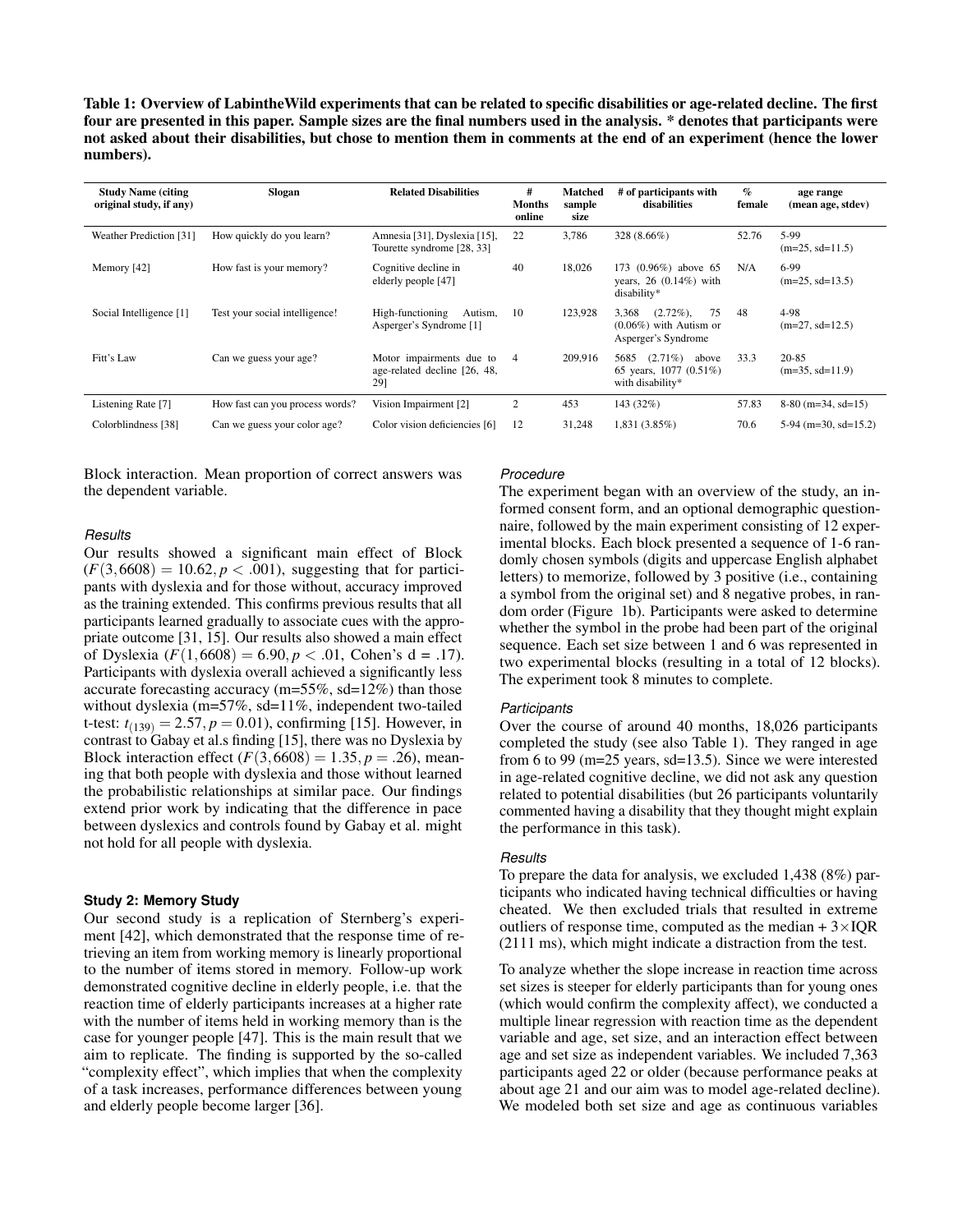<span id="page-4-0"></span>

Figure 1: Overview of the stimuli used in four of our LabintheWild experiments.

<span id="page-4-1"></span> $0.1645, p < .0001, F(3,828857) = 54380, p < .0001$ . Table 2: Linear regression predicting reaction time for participants who are 22 or older from age, set size, and their interaction in the Memory study. Adjusted  $R^2 =$ 

| Variable               | Est.   | SЕ   | t-value | $Pr(>\vert t \vert)$ |     |
|------------------------|--------|------|---------|----------------------|-----|
| (Intercept)            | 334.97 | 2.10 | 159.76  | < 0.01               | *** |
| set size               | 66.53  | 0.54 | 122.71  | < 0.01               | *** |
| age                    | 5.15   | 0.06 | 88.14   | < 0.01               | *** |
| $age \times set\_size$ | 0.04   | 0.02 | 2.70    | < 0.01               | *** |

given that our large number of participants allowed us to analyze the effect for all ages (rather than binning them into discrete "young" and "old" groups as in [\[47\]](#page-12-1)).

size  $(\beta = 66.53, t = 122.71, p < .001)$ , confirming Sternberg's Our results show that the reaction time increases with set original results of the test [\[42\]](#page-11-17). In addition, we found a significant interaction effect between age and set size (Table [2\)](#page-4-1), demonstrating the complexity effect [\[36\]](#page-11-20). This confirms the results of [\[47\]](#page-12-1) who found that reaction time increases at a higher rate as a function of memory load in elderly than in young people. We extend this result by showing that this interaction effect is true for ages 22-99.

#### **Study 3: Social Intelligence Study**

Originally developed by Baron-Cohen et al. as the "Reading the Mind in the Eyes" test [\[1\]](#page-10-17), the study showed that compared to non-disabled adults, people with Asperger's Syndrome or High-functioning Autism were less likely to recognize people's emotions by looking at images of their eyes. This is the main result that we aim to replicate.

#### *Procedure*

Participants first saw a brief description of the study, agreed to the informed consent, and were then presented with instructions of the task. They were given a practice trial that included feedback on the accuracy of their response. Just like in the original task, participants in our LabintheWild experiment were shown 36 trials, each showing one image containing only a person's eyes (Figure [1c\)](#page-4-0). For each image, participants were asked to choose one of four words that best expresses the emotion the eyes are showing. At the end of the study, participants were shown their number of correct answers compared to the average of 26 as reported in the original study [\[1\]](#page-10-17). Completion of the experiment took approximately 8 minutes.

#### *Participants*

131,840 participants completed the study within ten months. We excluded 7,912 participants who had taken the study before for a total of 123,928 participants. Participants were between 4-98 years old (m=29.5, sd=12.2), with  $48\%$  identifying as female. In our demographics questionnaire, 3,368 (2.72%) participants disclosed having at least one type of disability. We included 75 (0.06%) participants who mentioned having Autism spectrum disorder (ASD) or Asperger's Syndrome (a milder form of ASD) in our study, excluding the remaining participants with disabilities.

#### *Results*

We conducted an independent two-tailed t-test to compare the performance of people with ASD to those without. Participants with ASD received significantly lower scores (m=22.92, sd=4.63) than non-disabled participants (m=26.29, sd=4.60,  $t_{(74.039)} = 4.23, p < .001$ , Cohen's d = .73). The results confirm those of Baron-Cohen et al. [\[1\]](#page-10-17), who had found means of 22 (sd=6.6) for ASD participants (N=15) and 26.2 (sd=3.6) for non-disabled controls.

# **Study 4: Fitt's Law Study**

Our last study was designed to study age-related effects of pointing performance using the ISO 9241-9 standard Fitt's Law task [\[23\]](#page-11-21). Much prior work has found that people's pointing performance when using a mouse declines with age. For example, older adults have lower peak speeds (the maximum speed during a movement) than younger adults [\[26\]](#page-11-18), they have longer verification times (the time interval between the end of a movement inside a target and the beginning of the click) [\[48\]](#page-12-2), they make more pauses of 100ms [\[26\]](#page-11-18) and their normalized jerk (fluctuations in the speed profile of the movement) is higher [\[29\]](#page-11-19). Our goal is to replicate these results.

#### *Procedure*

Participants were first asked to agree to an informed consent form and read through brief instructions, which included a request to perform the pointing tasks as quickly and accurately as possible. They were then presented with a total of 80 trials, divided into ten blocks, in which they had to perform five tasks each of the following two types: (1) Reciprocal tasks, in which targets were arranged in a circle, and subsequent targets appeared in red in a predictable manner (this was based on the ISO 9241-9 standard [\[23\]](#page-11-21)), and (2) one-at-a-time tasks, in which only one target was visible at a time. Subsequent targets appeared in a random direction (Figure [1d\)](#page-4-0). Target sizes (10,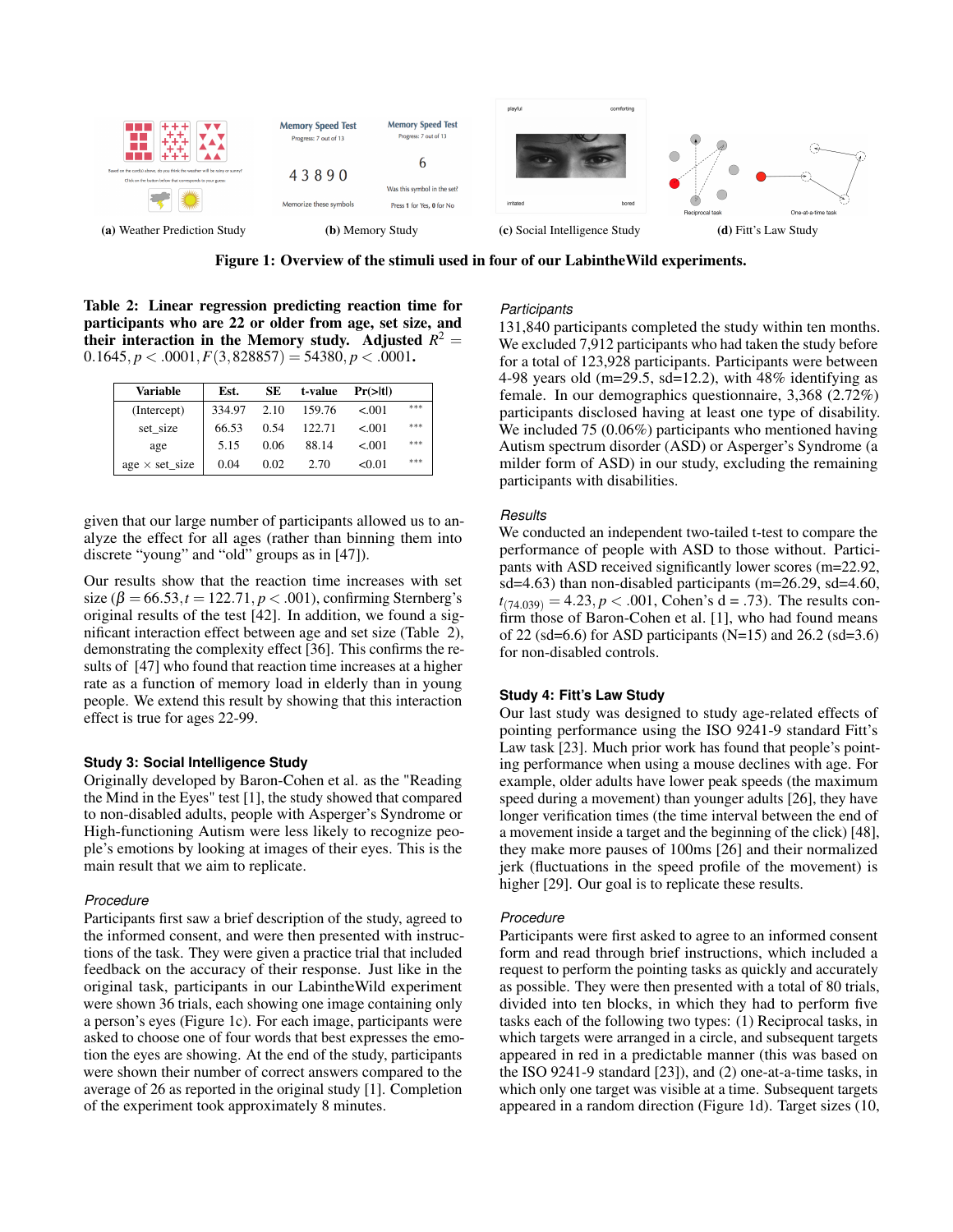<span id="page-5-0"></span>

|  | Table 3: Previously reported age-related decline of motor performance and the results of our Fitt's Law study. |
|--|----------------------------------------------------------------------------------------------------------------|
|  |                                                                                                                |

| Finding                                                                | <b>Our Results</b>                                  | Supported? |
|------------------------------------------------------------------------|-----------------------------------------------------|------------|
| Older adults have lower peak speeds than young adults [26].            | $\beta = -0.0026, F_{1,209913} = 15370, p < 0.0001$ | Yes        |
| Older adults have longer verification times than young adults [48].    | $\beta = 0.0422, F_{1.204509} = 46634, p < 0.0001$  | Yes        |
| Older adults make more pauses of 100ms than young adults [26].         | $\beta = 0.0016, F_{1,204512} = 11116, p < 0.0001$  | Yes        |
| Normalized jerk is higher for older adults than for young adults [29]. | $\beta = 0.0039, F_{1,204419} = 14349, p < 0.0001$  | Yes        |

15, 25, 40, and 60 pixels) and distance between targets (75– 400 pixels) were varied between tasks. After completing the ten blocks, participants were presented with a demographics questionnaire before seeing their personalized results. The results included a "guess" of their age, predicted with the help of a linear regression model that included several movement features of participants from a previous dataset. Participants were able to reveal their actual age underneath the prediction on the results page. Completion of the experiment took approximately 5 minutes.

# *Participants*

More than 540,000 participants completed the experiment within four months that it was online. To match the sample to those in prior work, we only report on 209,916 participants who used a mouse, who revealed their actual age after seeing our predicted age, and who were between 20-85 years old. The resulting sample had a mean age of 35 (sd=11.9) with 33% female. Young adults were well-represented (e.g., over 10,000 individuals aged 27); the least represented were subjects at age 84 (N=24).

# *Results*

We conducted multiple linear regressions with age modeled as a continuous independent variable and the dependent variable being our different measures of interest. All movement variables were calculated following the procedures in related work [\[26,](#page-11-18) [48,](#page-12-2) [29\]](#page-11-19). Table [3](#page-5-0) shows that all results were consistent with prior work. We additionally extend prior results by showing a continuous age-related decline of motor abilities between ages 20-85.

# **Summary**

Our results show that LabintheWild studies accurately replicate the main findings of prior laboratory studies with larger samples of specific disabilities and ages. We also extended previous work with novel findings that were made possible because of the large scale and more diverse samples. Together, these results suggest that conducting volunteer-based online experiments is a suitable methodology for efficiently studying older adults and people with disabilities.

When developing LabintheWild, we made specific design decisions, such as foregoing the necessity for people to create an account (thus avoiding a sign-up barrier and preserving anonymity), and providing social comparison and sharing opportunities at the end of each study. As we will show in the next section, these design decisions are among the main reasons why LabintheWild attracts large numbers of participants, including people with disabilities.

# **MOTIVATIONS AND NEEDS OF PARTICIPANTS WITH DIS-ABILITIES**

We were additionally interested in finding out what motivates participants with disabilities to take part and what their needs are. Knowing this can lead to insights into how to better design online experiment platforms for this particular population to ensure their continued, and perhaps increased participation, and to ensure that such experiments are mutually beneficial to participants and researchers. We therefore analyzed

- 1. *comments* that participants provided voluntarily at the end of LabintheWild experiments in response to a generic question, such as "Do you have any comments or feedback?". We included comments from the six experiments listed in Table [1](#page-3-0) if they were either made by a participant who selfreported having an impairment, or if the comment itself revealed details about an impairment that may have not been asked about in the demographics form.
- 2. *forum entries* that discuss LabintheWild experiments. A broad search of LabintheWild mentions on social networking sites, forums, and via search engines revealed 10 platforms that include discussions of LabintheWild experiments in 16 different forums (see Table [4\)](#page-6-0).

To find out what the main needs and motivations are that participants share in the comments and on external forums, two researchers generated initial codes for a subset of comments and forum entries, discussed the codes, and then coded all entries. We then iteratively clustered codes into themes following the thematic analysis method [\[17\]](#page-10-20).

Some of the quotes presented below have been slightly modified for readability. If the quote was taken from a comment in an LabintheWild experiment, the specific experiment and participant number is noted in brackets (with the exception of the Listening Rate Test, which only recorded session IDs).

# **Results**

The analysis revealed four major themes related to participants diagnosing a disability, comparing results, experimenting, and explaining results to themselves and to the researchers.

# *Testing the Effects of a (Suspected) Disability*

Our first theme showed that many participants interpret their performance in the context of their (suspected) impairment. Many forum entries and comments in LabintheWild experiments suggest that people either have received a medical diagnosis of their disability but are unsure whether it affects other functions, or they suspect they might have a disability and are trying to find out if that is indeed the case. An example of the latter is an entry in the FitMisc forum, a forum about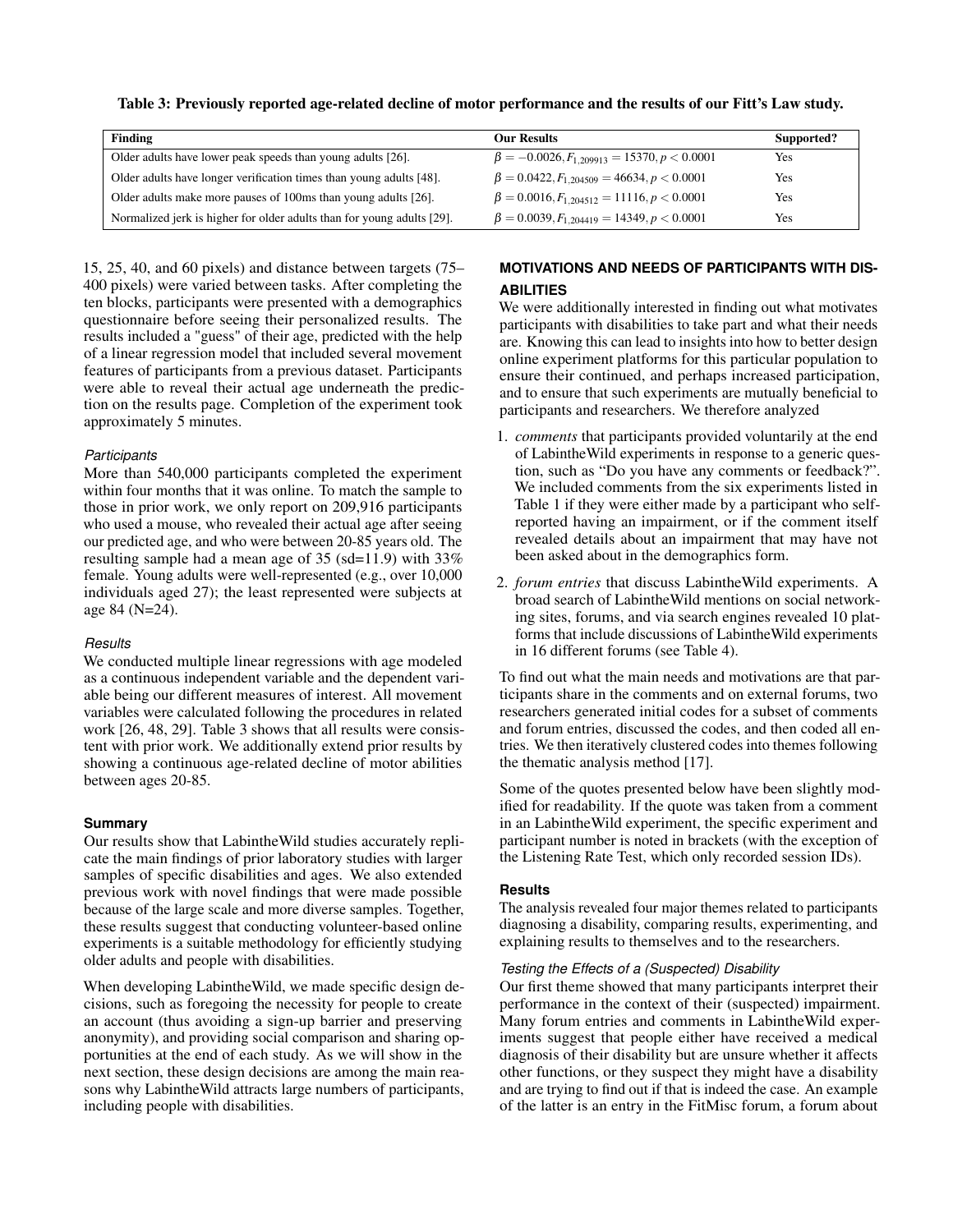"Fitness, Memes & Motivation", in which one user started a thread with the title "SRS ANSWERS, how do I know if I'm autistic?" and then added several follow-up posts: "Srsly how do I know this?" and "But like what is the science behind it? Is there mild autism, are there different subgenres etc?". Responses to these questions were overwhelmingly sarcastic, but one forum user responded with a link to LabintheWild's Social Intelligence test:

*Take this test: http://socialintelligence.labinthewild.org/. You have to guess what emotions the picture of eyes are showing, as that provides an indicator of your social intelligence and if you have an autism spectrum disorder.* 

The fact that the test has previously been connected to autism is not actually revealed in the LabintheWild version, showing that participants sometimes make these connections either based on prior knowledge or based on their own assumptions. To confirm a suspected disability, many forum users seem to appreciate having been provided such links to LabintheWild studies. For example, in response to seeing a link to the same test on the Furaffinity forum, a user wrote:

*okay I'm taking this. For the record I recently learned about autism and I'm like 99% sure that I am on the spectrum. I can't afford to go to a psychologist but the evidence from my infancy through my childhood and now in my adult life screams autism or something. For so long I struggled with myself not knowing why I seemed very...delayed emotionally and socially and I have ADHD and sensory disorder and disassociate as well. so it just all came together. Of course, I am a girl, so it goes widely unnoticed in quiet little girls.* 

This particular user later revealed the score she received as 25/36, which is slightly lower than the average result of 26.4 that non-disabled female participants achieved in Baron-Cohen et al.'s original study [\[1\]](#page-10-17), but higher than the average score of 21.9 that was found for participants with Asperger's syndrome, which is a form of high-functioning autism.

As mentioned above, other participants are often certain that they have a disability, perhaps because they have previously received a medical diagnosis. Despite knowing about it, their comments frequently indicated that they are unsure what other functions their disability might affect. They take LabintheWild experiments to test these boundaries. For example, after completing the Weather Prediction Study and seeing his results, one participant wrote:

*One of the more exciting tests! [...] I did take longer than average to learn, according to the results graph; I wonder if this has anything to do with my ASD.* (Weather Prediction Study, P2888)

A participant in the Colorblindness Test additionally explained her results by reporting on a previous accident and subsequent surgery that she suspected had impacted her color vision:

*I had damage to my retina due to a car accident, airbag in the face. I had a retinal peel and then eight months later that caused cataracts so I had a lens implant. I have noticed my colour vision is less perfect than before, and I*  <span id="page-6-0"></span>Table 4: List of forums that discuss LabintheWild experiments and thread lengths. \* indicates experiments that were not designed to test and have not previously been found to relate to a disability.

| Website           | Forum                  | <b>LabintheWild</b>        | # of    |
|-------------------|------------------------|----------------------------|---------|
|                   |                        | experiment discussed       | replies |
| Crunchyroll.com   | Autism                 | Social Intelligence Test   | 81      |
| Elkoy.org         | Autism                 | Social Intelligence Test   | 23      |
| Fitmisc.net       | Autism                 | Social Intelligence Test   | 59      |
| Furaffinity.net   | Autism                 | Social Intelligence Test   | 42      |
| Reddit.com        | <b>ADHD</b>            | Frame-Line Test*           | 63      |
| Reddit.com        | Autism                 | Frame-Line Test*           | 38      |
| Reddit.com        | <b>BPD</b>             | Social Intelligence Test   | 49      |
| Reddit.com        | Sociopath              | Social Intelligence Test   | 38      |
| Psychforums.com   | Narcissism             | Social Intelligence Test   | 12      |
| Schizophrenia.com | Schizophrenia          | Multitasking Test*         | 8       |
| Schizophrenia.com | Schizophrenia          | Thinking Style Test*       | 6       |
| Schizophrenia.com | Schizophrenia          | <b>Listening Rate Test</b> | 8       |
| Supforums.com     | Autism                 | Social Intelligence Test   | 128     |
| Testyourmight.com | Asperger's<br>Syndrome | Social Intelligence Test   | 68      |
| Wrongplanet.net   | Autism                 | Social Intelligence Test   | 12      |
| Wrongplanet.net   | Autism                 | Multitasking Test*         | 18      |

*still have a blind spot in the macula. Combine that with a lousy and very old monitor and poor indoor light (circuit breaker is out so I can't turn on another light – well, I'm not as good as I used to be.* (Colorblindness, P15177)

We observed a similar kind of sense-making and using results to test a disability in forums. Related to this, participants also publicly discuss and compare their results to others' as described in the next section.

#### *Comparison of Results*

To test the effects and severity of their disability, our analysis showed that participants desire comparisons to others with similar diagnoses. For this, they turn to external forums (see Table [4\)](#page-6-0). Most forum threads that discuss LabintheWild experiments start with someone posting a link to a specific test, often proposing that the test might be relevant to people with a specific disability. For example, in r/ADHD, Reddit's ADHD subreddit, one poster wrote:

*Do you focus on the big picture or the fine details? Online psychology test (X-Post from r/Psychology, thought it'd be interesting to see ADHDer results!)* 

The test that this person was referring to is LabintheWild's Frame-Line test, advertised on LabintheWild as "Are you more Eastern or Western?" because it has previously been shown to detect cross-cultural differences in perception between people in the U.S. and Japan [\[30\]](#page-11-22). On Reddit, the original poster later explained why they thought this test might relate to ADHD:

*So I bet there is more differences culturally here, but it's been said many times that ADHD causes difficulty focusing on small details, I wonder if this test shows up that difference.*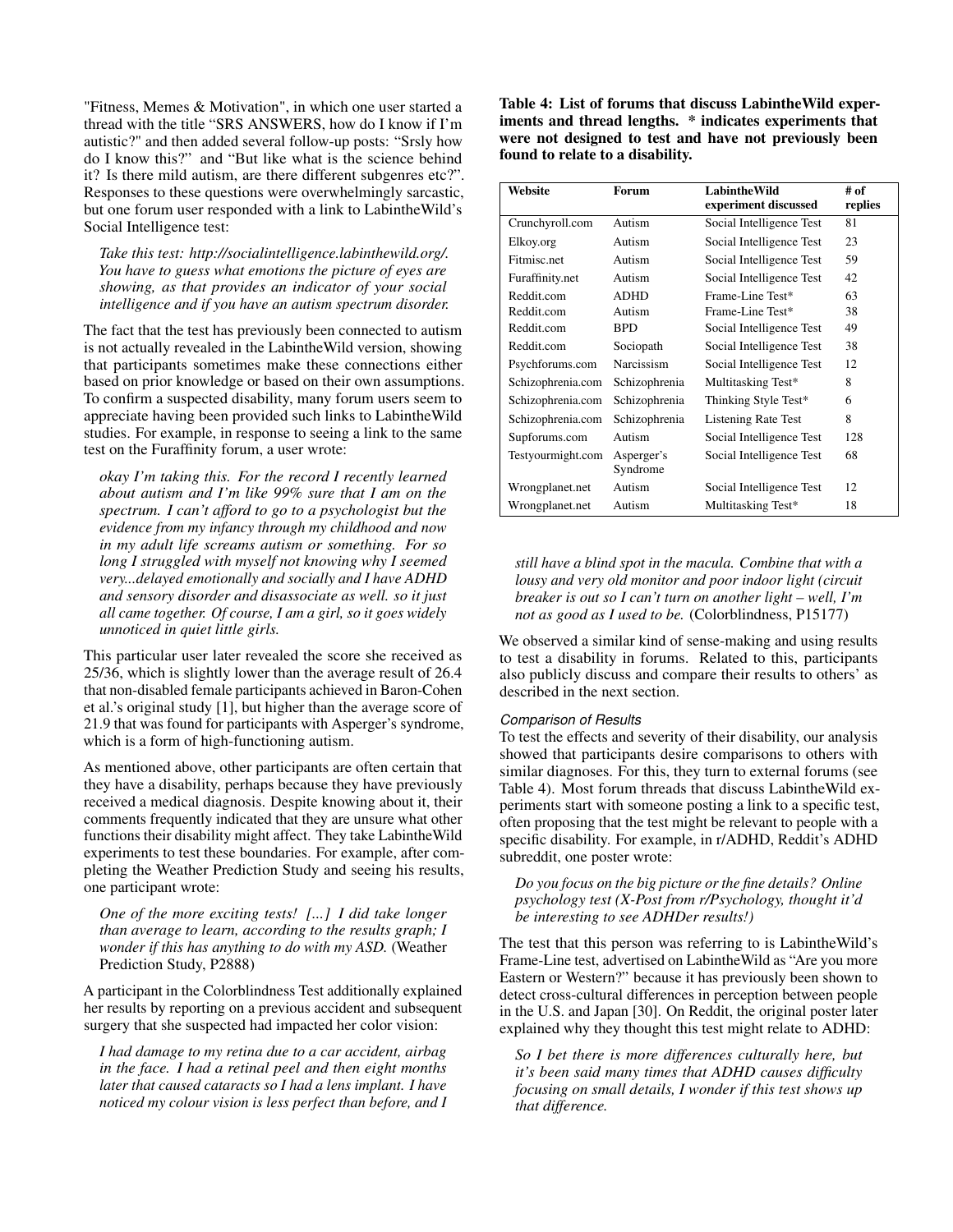Participants answered by posting their own results, such as "I got like a 72 on the first one and a 42 on the second..." or "100 on the first and 61 on the second. Really interesting". Forums usually contain long chains of replies from other forum participants who share their own scores. The majority of them are shared without further comments, but forum participants occasionally add further details, such as this post in r/ADHD:

*Fascinating. I got a perfect score of 100 on the first test and a crappy 42 on the second test. I'm not surprised, I already knew I suck at judging absolute length, I didn't know I was so good on relative length, though. Given that I am autistic I was expecting the exact opposite result.* 

A series of posts on various forums further showed how participants openly reveal having received relatively low scores, probably benefiting from the anonymous environment of such forums. A user on Furaffinity's Autism forum, for example, described their score and experience with the Social Intelligence test the following way:

*2/36 [...] I logged in just to say, wow this is impressive. I had no idea you can tell how the person feels just by looking at their eyes. All I could tell was the people in that test were looking at something, people have different eye shapes and different ways of looking (i.e some turn their eyes, some their head, some do both when looking at something at their side). [...]* 

Another user shared a similar experience when replying to others' scores in the Social Intelligence test on r/Sociopath:

*14 [out of 36], they all looked the same only ones i could tell were when the eyebrows were heavily impressioned.* 

In response to this post, another person offered a potential diagnosis by saying "Do you have autism? They have low cognitive empathy whereas sociopaths have low affective empathy."

Providing such interpretations of other people's scores was common in forums. Responding to a user in the Schizophrenia forum who posted their results in the Multitasking Test, another user wrote:

*Interesting that your attention on the clicking task was very different from the average. You slowed down much less than me when remembering multiple symbols. Both of us were below average for that, with me being considerably so. I hope others will try this.* 

On r/BPD, the subreddit for Bipolar Personality Disorder, users also discussed and questioned previous medical diagnoses because they seemed to contradict their performance in an experiment. For example, one user wrote, referring to their result in the Social Intelligence test "Wow, I got 35 out of 36. [...] I'm surprised because I have Aspergers and find it difficult to read people.", to which someone else replied:

*Are you sure the Aspergers isn't a misdiagnosis? I was misdiagnosed with it for a while. BPD and ASD sometimes have superficial similarities, but since ASD is characterized by underdeveloped theory of mind and BPD is characterized by overdeveloped theory of mind, I'm not* 

# *sure someone can really be both. (I could of course be wrong though.)*

Several forums that included comparisons between results also contained entries that summarized the results. For example, one poster in r/sociopath responded to a question "whether sociopaths score higher or lower than average on this test" with "Looks like we are all over the place, and it depends more on the person." Similarly, a post in r/ADHD about the LabintheWild Frame-Line task contained a score and a general assessment of how that compares to others in the subreddit:

*97 vs 48. That's quite a big difference, but it's quite similar to what you guys report. Seems like there is a difference between members of this subreddit and the general population.* 

In addition, some of the entries revealed a desire to find such opportunities of comparison to other people with a similar disability on LabintheWild itself. For instance, a user discussing the Frame-Line test in the ADHD subreddit wrote:

*[. . .] i would be interested in seeing scores broken down by people with ADHD and comparing it across countries. if they are hypothesizing culture affects perception, i'd be interested in seeing if it correlated with how severe one's ADHD is perceived as well as if overall the big picture vs. details was more strongly linked to culture than an ADHD diagnosis.* 

#### *Self-experimentation*

Those participants who seemed to be sure of their disability frequently suspected that interventions, such as hearing aids or medication, could change their performance. A participant in the Memory Test, for instance, suggested that their lack of medication might have affected his results:

*Because my ADHD caused my reactions to be more jittery reactions and trigger happy sensations rather than me not knowing. [...] So I think me not being medicated for ADHD was my problem and the data could be fixed if i were to be properly medicated by a practitioner.*  (Memory, P16924)

A blind and hearing-impaired participant in the Listening Rate test more directly indicated an interest in testing her ability to understand text at different listening speeds with and without her hearing aids:

*[. . .] I did this without my hearing aids. I think it would be interesting to see how I'd do if I'd chosen to put in my aids before doing this.* (Listening Rate)

That participants try to make sense of their disability via selfexperimentation was also occasionally the case in forum entries. In the ADHD subreddit, for instance, a user responded to other people's scores in the Frame-Line test:

*just took it again after meds. first time: 77 (big picture) vs 45 (details) second time (after meds): 100 (big picture) vs 37 (details). I would say the big picture relative test is probably easier as it's relative lengths, but I was surprised that my score on details went down. of course there's a lot of bias. namely i've already taken the test so*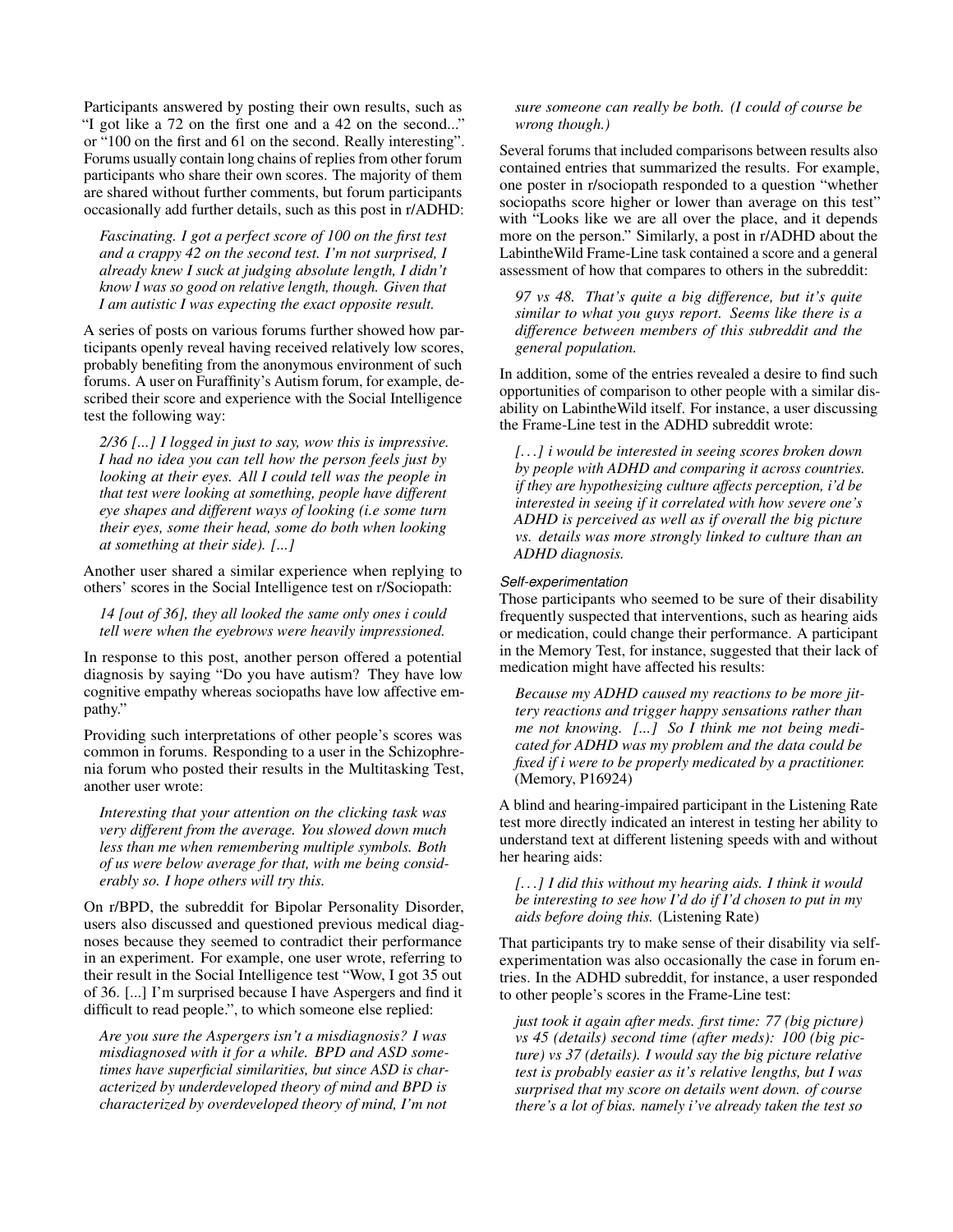*i've had practice and maybe knowing my details score was low the first time i over-corrected [...] edit: also just glancing at other people's scores, it looks like the really high scorers on big picture (>90) seem to have a much larger gap between their details score than more "average" scorers. of course i'm just grasping straws. is interesting though!* 

#### *Providing Context to Explain Results*

Another frequent theme that we discovered was that participants indirectly put their performance results in context by providing much detail on their disability. Two participants in the Memory Test, for example, talked about their short-term memory loss and their strategies for compensating:

*At 16 years of age I suffered an indented fracture of the skull which caused ongoing short term memory loss. I have had to compensate by committing tasks to lists. This has enabled me to excel in my career, IT. To let go of the enormous effort to recall from memory has enabled me to achieve through focusing on innovation.* (Memory, P12312)

*I have a medical condition that causes short term memory deficit. I am studying Mandarin Chinese to exercise my brain. In the very short term, like your test, I think I do okay, but having to go back to previous sets or longer range of time; items get lost easier from my memory...*  (Memory, P7344)

The latter comment also relates to one of our previous themes, that participants often use LabintheWild experiments to test the extent of their disability.

Participants shared similar details in forums, where they often used descriptions of their condition to explain their scores to others. In r/psychology, for example, one user wrote:

*[. . .] I have the big picture appreciation as well and I too suck at long term planning. It usually means I easily form a grand idea of how something should be but it's too abstract for me to actually be able to make a plan and execute :/* 

Participants also frequently provided seemingly unrelated information that put the results in context. After participating in the Memory Test, a female participant commented:

*I used to have major depression and suicidal tendencies. The outcome [of medication] received for years of depression was chemical imbalances in my body and symptoms similar to Anhedonia. Activities from yesterday feels like a dream. Tangible memories become vague. Taste and smell senses are not clear, I can hardly taste food flavor and I usually need to focus hard to figure out the flavors.*  (Memory, P10269)

Apart from putting their own performance in context, participants comments also suggest their desire to share details about their condition and engage in a conversation. A participant in the Social Intelligence Test, for example, asked:

*I think I did well... I would like to do bad. I've Aspergers and am supposed to be bad at recognizing that kind to*  *things... But I am as well a painter and depend on being able to paint - for example - expressive eyes. But what if my Aspergers diagnosis is wrong???* (Social Intelligence, P53892)

The comment also indicates the participant's struggle with their medical diagnosis and their need for further confirmation. We observed a similar need to receive advice in other participants' comments and on forums.

# **DISCUSSION AND DESIGN IMPLICATIONS**

The goal of our work was to validate online experimentation with volunteers as an alternative methodology for conducting studies with people with disabilities and elderly people. Analyzing four replication studies conducted on LabintheWild, we showed that these studies attract people with a range of different disabilities and ages. The results of these experiments confirm and extend previous laboratory results, suggesting that LabintheWild experiments studying people with disabilities and older adults result in high data quality. Our studies show that volunteer-based online experiments are a viable methodology for conducting such experiments.

However, our experience with these studies also revealed room for improvement. Recruiting larger numbers of participants with disabilities and elderly people in a shorter amount of time would be desirable, as would be a more targeted recruitment of people with specific types of disabilities and age groups. Doing so will require designing inclusive online experiment platforms that support people with these characteristics and provide them with rewarding experience.

As a first step in this direction, we investigated why participants with disabilities currently take part in the studies and how they could be better supported. The most prominent finding of this analysis is that participants search for and use LabintheWild experiments as diagnostic tools. With the help of the experiments, participants test whether they have a disability and, if they are already aware of a specific disability, they test its severity and what other tasks and situations it might affect. In many cases, the experiments that participants used for such self-experimentation and comparison were not actually designed to test a disability; instead, participants hoped to find out whether such seemingly unrelated tasks might also be affected by a specific condition. These results show that the personalized feedback and opportunity for social comparison at the end of each study are key reasons why people with disabilities are attracted to LabintheWild.

Our findings point to a number of potential improvements for the design of LabintheWild and other online experimentation platforms:

# **Validate Experiments for Specific Disabilities**

A risk of using LabintheWild's experiments as diagnostic tools is that participants might read too much into their results and potentially misdiagnose themselves or others. This risk is especially severe given that participants often use experiments that have not been previously found to relate to a disability as tools for assessment. To address participants' need for diagnosing themselves and testing the severity of their disability, it will be essential to provide validated tests. Such experiments could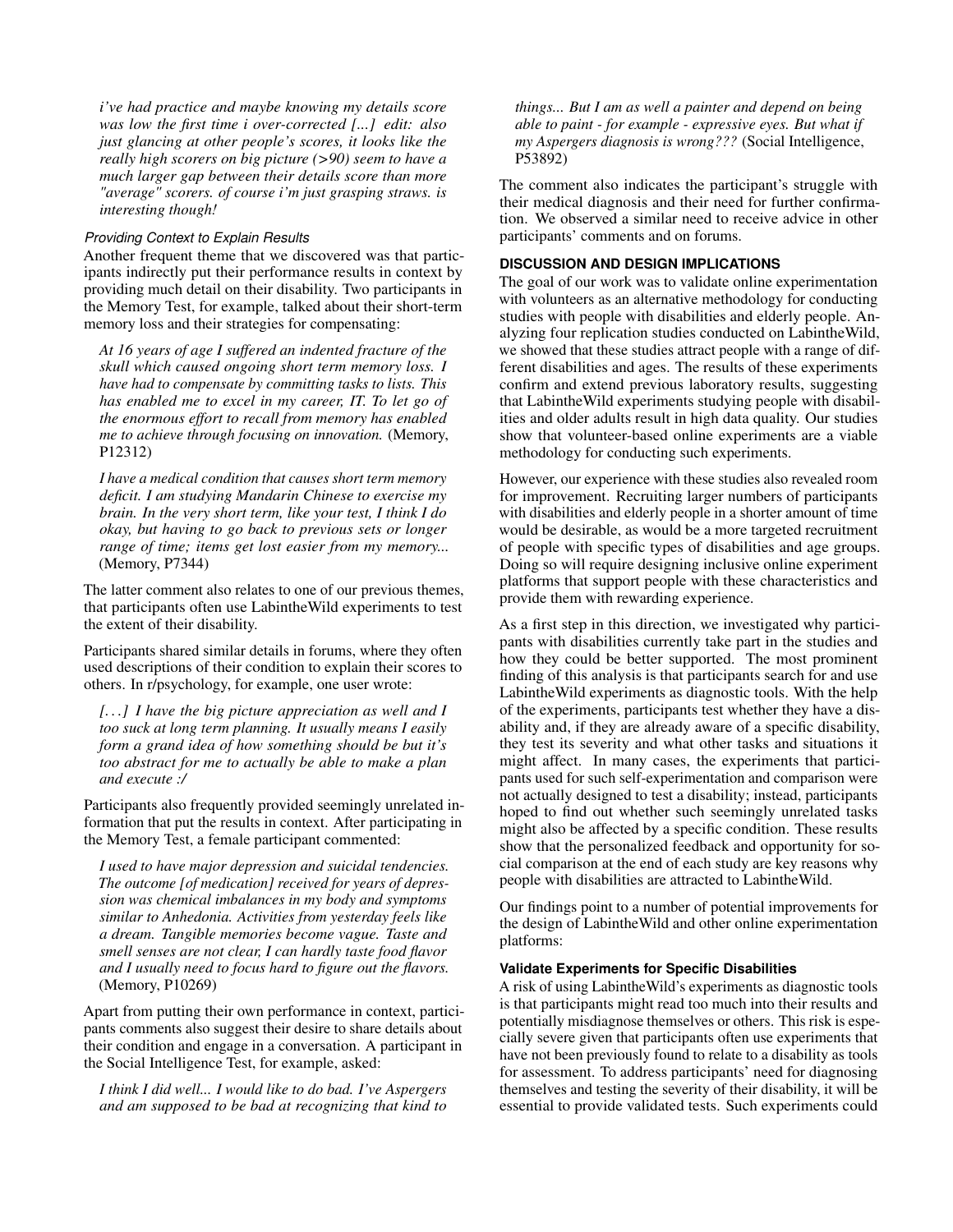be existing ones that have proven to be reliable for assessing specific disabilities. Validated tests could also be developed on demand. In fact, an exciting future avenue would be to enable participants to state the need for specific tests. Researchers could point them to existing resources (e.g., via a library of experiments related to specific disabilities) or develop new experiments that address this need.

# **Support Comparison to Specific Groups**

Our analysis also revealed a desire to receive personalized feedback that allows specific comparison to others with a similar disability. Instead of providing comparisons to the average person, as is currently common on LabintheWild and other volunteer-based online experiment platforms, the personalized feedback could be presented with a choice of a comparison group. Of course, this requires bootstrapping the data with sufficient results from a specific group, which may or may not be available from prior literature. One solution would be an integrated model, in which participants who want to compare themselves to a specific group can recruit others, and results are then communicated back to anyone who signed up to receive specific results about this group with a time-delay.

#### **Allow for Self-experimentation**

Similarly, we found that participants frequently use LabintheWild experiments for self-experimentation, both longitudinally and within a short time frame, such as before and after taking specific medications. To support this, online experiment platforms should facilitate keeping test results from multiple study runs of the same participant and providing access to a personal profile that allows reviewing these results. While many volunteer-based online experiment platforms refrain from using log-ins, participants who are interested in having access to such profiles could create a (privacy-preserving) account after participation.

#### **Involve Participants in the Recruitment**

Our four example studies demonstrated the feasibility of serendipitously recruiting diverse people with disabilities, but it would be desirable to facilitate more targeted recruitment of people with specific disabilities to increase sample sizes in shorter amounts of time. We showed evidence that people recruit each other through forums; but reaching these forums in the first place is a challenge. Online experiment platforms could work with specific populations to achieve this aim, similar to what we described above: Previous participants could be encouraged to recruit others with similar disabilities through their social networks and specific forums. Reward mechanisms could be the subsequent possibility of comparing to others, contributing to science, gaining a sense of self-worth [\[14\]](#page-10-4), or co-authorships offered for involvement in the larger research cycle, similar to Stanford's crowd research project [\[46\]](#page-11-23).

# **Provide Opportunities for Discussion**

Participants occasionally mentioned not having a physician, psychologist, or psychiatrist to turn to. They therefore turn to LabintheWild experiments to assess a disability, risking misdiagnosing themselves as mentioned above, but also risking being left alone with results that might be perceived as troubling. Many online experiments providing personalized

results therefore add disclaimers on their results pages that state the purpose of a specific test and that it should not be used for medical diagnoses. However, our analysis suggests that the problem is not that participants are not aware that experiments are often designed for a different purpose or insufficient tools for medical diagnoses, but that they have an otherwise unsatisfied need for finding out where they stand and how their disability relates to other tasks. Embracing such experimentation at a personal and at a community level would be a better approach.

We also found that the common one-way communication when participants leave comments insufficiently addresses participants' need for dialog. This finding supports previous work [\[35\]](#page-11-10), which found that online experiment volunteers often use the comment box to start a dialog with the researchers — usually to inquire about the research background of a study or its goals. We extend this finding by showing that people with disabilities additionally use the comment boxes to report on specific medical diagnoses, life events, or compensation strategies. The motivation behind this is two-fold: participants explain their performance in a given experiment to themselves and to the researcher, but they also commonly seem to share this information to simply talk to someone.

The need for bi-directional communication with the researchers is currently unsupported in most, if not all, online experiments. In our eyes, it raises the urgent question of how researchers can provide answers, support, and debriefing information to the large numbers of participants in online experiments who may need it. To address this, Oliveira et al. [\[35\]](#page-11-10) suggested an internal forum where participants and researchers can exchange their thought and ideas with others. But there are problems with this approach specific to people with disabilities: First, some of the comments might have to be answered by an expert with specific (medical) expertise, who may or may not be the researcher or other participants. Second, our analysis of external discussion forums suggests that participants feel comfortable revealing and discussing their disabilities and experiment results within their community, such as within a subreddit on a specific disability. If online experiment platforms provided internal forums, they should therefore enable subforum discussions between groups of people who identify with each other. Medical questions could be flagged and redirected to a crowd of experts or knowledgeable citizen scientists. A future version of LabintheWild could connect participants with questions to such expert groups in real-time (e.g., using an approach as in VizWiz, an application that enables answering visual questions [\[5\]](#page-10-21)). How to train and motivate such expert groups to provide this support will be exciting new research in crowdsourcing and citizen science.

In summary, our work validated online experimentation with volunteers as a viable alternative for studying older adults and people with disabilities. In contrast to MTurk and laboratory studies, the potential of these studies is not yet fully exhausted; We hope that our design implications will inspire researchers to explore ways for improving the recruitment, engagement, and support of volunteer participants with disabilities.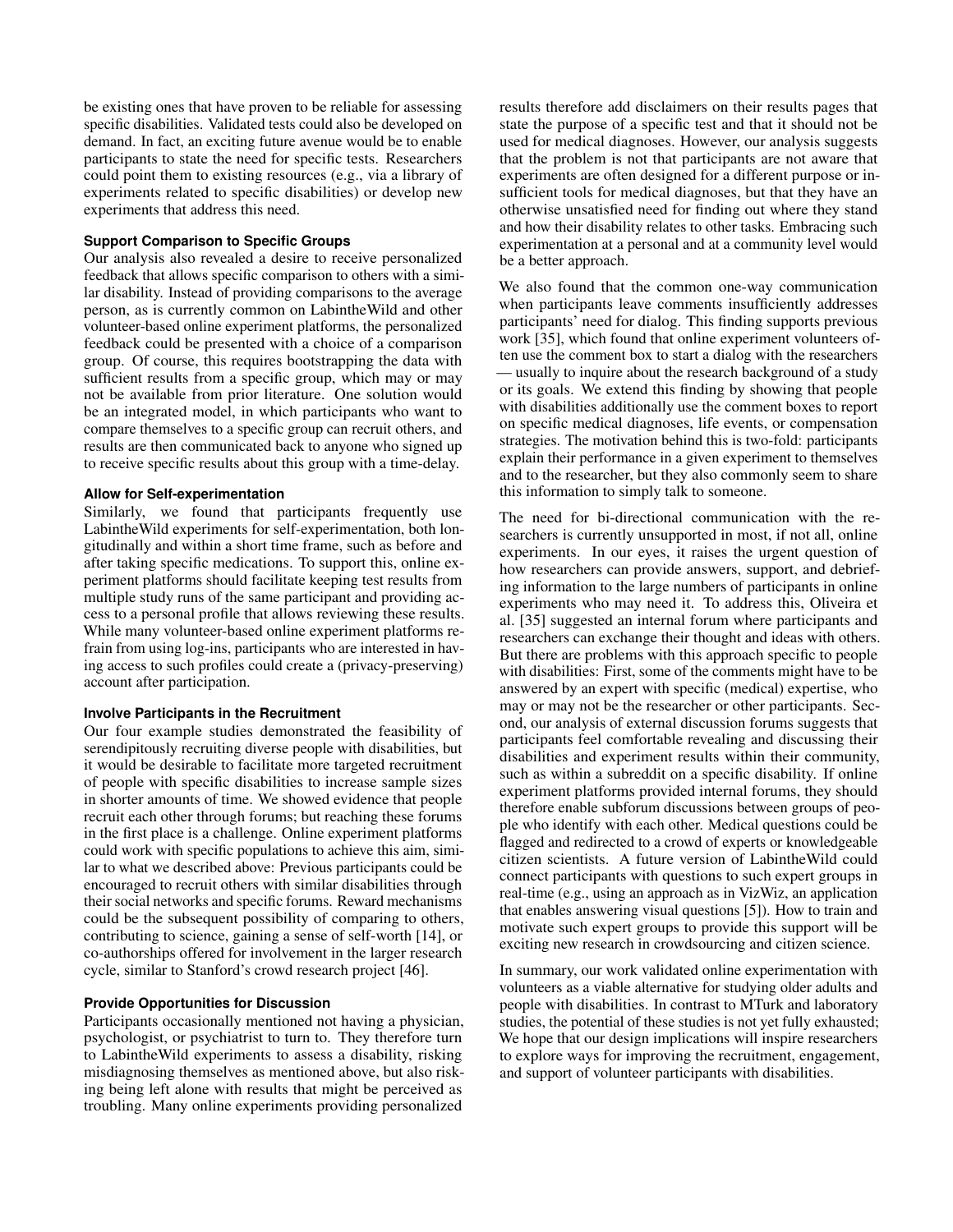# <span id="page-10-17"></span>**REFERENCES**

- 1. Simon Baron-Cohen, Sally Wheelwright, Jacqueline Hill, Yogini Raste, and Ian Plumb. 2001. The "Reading the Mind in the Eyes" Test revised version: a study with normal adults, and adults with Asperger syndrome or high-functioning autism. *The Journal of Child Psychology and Psychiatry and Allied Disciplines* 42, 2 (2001), 241–251.
- <span id="page-10-18"></span>2. Marialena Barouti, Konstantinos Papadopoulos, and Georgios Kouroupetroglou. 2013. Synthetic and natural speech intelligibility in individuals with visual impairments: Effects of experience and presentation rate. In *European AAATE Conference, Portugal*. 695–699.
- <span id="page-10-1"></span>3. Heather Becker, Greg Roberts, Janet Morrison, and Julie Silver. 2004. Recruiting people with disabilities as research participants: Challenges and strategies to address them. *Mental Retardation* 42, 6 (2004), 471–475.
- <span id="page-10-7"></span>4. Adam J Berinsky, Gregory A Huber, and Gabriel S Lenz. 2012. Using Mechanical Turk as a subject recruitment tool for experimental research. *Political Analysis* 20 (2012), 351–68.
- <span id="page-10-21"></span>5. Jeffrey P Bigham, Chandrika Jayant, Hanjie Ji, Greg Little, Andrew Miller, Robert C Miller, Robin Miller, Aubrey Tatarowicz, Brandyn White, Samual White, and others. 2010. VizWiz: nearly real-time answers to visual questions. In *Proceedings of the 23nd annual ACM symposium on User interface software and technology*. ACM, 333–342.
- <span id="page-10-19"></span>6. J. Birch. 2001. *Diagnosis of Defective Colour Vision*. Oxford: Butterworth-Heinemann.
- <span id="page-10-15"></span>7. Danielle Bragg, Cynthia Bennett, Katharina Reinecke, and Richard Ladner. 2018. A Large Inclusive Study of Human Listening Rates. In *Proceedings of the SIGCHI Conference on Human Factors in Computing Systems (CHI '18)*. ACM.
- <span id="page-10-3"></span>8. Robin Brewer, Meredith Ringel Morris, and Anne Marie Piper. 2016. "Why Would Anybody Do This?": Understanding Older Adults' Motivations and Challenges in Crowd Work. In *Proceedings of the SIGCHI Conference on Human Factors in Computing Systems (CHI '16)*. ACM, New York, NY, USA, 2246–2257.
- <span id="page-10-9"></span>9. Michael Buhrmester, Tracy Kwang, and Samuel D Gosling. 2011. Amazon's Mechanical Turk: A new source of inexpensive, yet high-quality, data? *Perspectives on Psychological Science* 6, 1 (2011), 3–5.
- <span id="page-10-5"></span>10. Rocío Calvo, Shaun K. Kane, and Amy Hurst. 2014. Evaluating the Accessibility of Crowdsourcing Tasks on Amazon's Mechanical Turk. In *Proceedings of the 16th international ACM SIGACCESS conference on Computers and Accessibility (ASSETS '14)*. ACM, New York, NY, USA, 257–258.
- <span id="page-10-2"></span>11. Alaina Carr. 2014. An exploration of Mechanical Turk as a feasible recruitment platform for cancer survivors. *Undergraduate Honors Theses* 59 (2014).
- <span id="page-10-0"></span>12. Marianne Dee and Vicki L. Hanson. 2014. A Large User Pool for Accessibility Research with Representative Users. In *Proceedings of the 16th international ACM SIGACCESS conference on Computers and Accessibility (ASSETS '14)*. ACM, New York, NY, USA, 35–42.
- <span id="page-10-6"></span>13. Marianne Dee and Vicki L. Hanson. 2016. A Pool of Representative Users for Accessibility Research: Seeing Through the Eyes of the Users. *ACM Trans. Access. Comput.* 8, 1, Article 4 (Jan. 2016), 31 pages.
- <span id="page-10-4"></span>14. Xianghua Ding, Patrick C. Shih, and Ning Gu. 2017. Socially Embedded Work: A Study of Wheelchair Users Performing Online Crowd Work in China. In *Proceedings of the 2017 ACM Conference on Computer Supported Cooperative Work and Social Computing (CSCW '17)*. ACM, New York, NY, USA, 642–654.
- <span id="page-10-16"></span>15. Yafit Gabay, Eli Vakil, Rachel Schiff, and Lori L Holt. 2015. Probabilistic category learning in developmental dyslexia: Evidence from feedback and paired-associate weather prediction tasks. *Neuropsychology* 29, 6 (2015), 844.
- <span id="page-10-11"></span>16. Laura Germine, Ken Nakayama, Bradley C Duchaine, Christopher F Chabris, Garga Chatterjee, and Jeremy B Wilmer. 2012. Is the Web as good as the lab? Comparable performance from Web and lab in cognitive/perceptual experiments. *Psychonomic bulletin & review* 19, 5 (2012), 847–857.
- <span id="page-10-20"></span>17. Barney G Glaser and Anselm L Strauss. 2009. *Discovery of grounded theory: Strategies for qualitative research*. Transaction Publishers.
- <span id="page-10-10"></span>18. Samuel D Gosling, Simine Vazire, Sanjay Srivastava, and Oliver P John. 2004. Should we trust web-based studies? A comparative analysis of six preconceptions about internet questionnaires. *American psychologist* 59, 2 (2004), 93.
- <span id="page-10-14"></span>19. Joshua K Hartshorne and Laura T Germine. 2015. When does cognitive functioning peak? The asynchronous rise and fall of different cognitive abilities across the life span. *Psychological science* (2015), 0956797614567339.
- <span id="page-10-12"></span>20. Jeffrey Heer and Michael Bostock. 2010. Crowdsourcing graphical perception: Using Mechanical Turk to assess visualization design. In *Proceedings of the SIGCHI Conference on Human Factors in Computing Systems (CHI '10)*. 203–212.
- <span id="page-10-8"></span>21. J J Horton, D G Rand, and R J Zeckhauser. 2011. The online laboratory: Conducting experiments in a real labor market. *Experimental Economics* (2011).
- <span id="page-10-13"></span>22. Bernd Huber, Katharina Reinecke, and Krzysztof Z. Gajos. 2017. The Effect of Performance Feedback on Social Media Sharing at Volunteer-Based Online Experiment Platforms. In *Proceedings of the SIGCHI Conference on Human Factors in Computing Systems (CHI '17)*. ACM, New York, NY, USA, 1882–1886.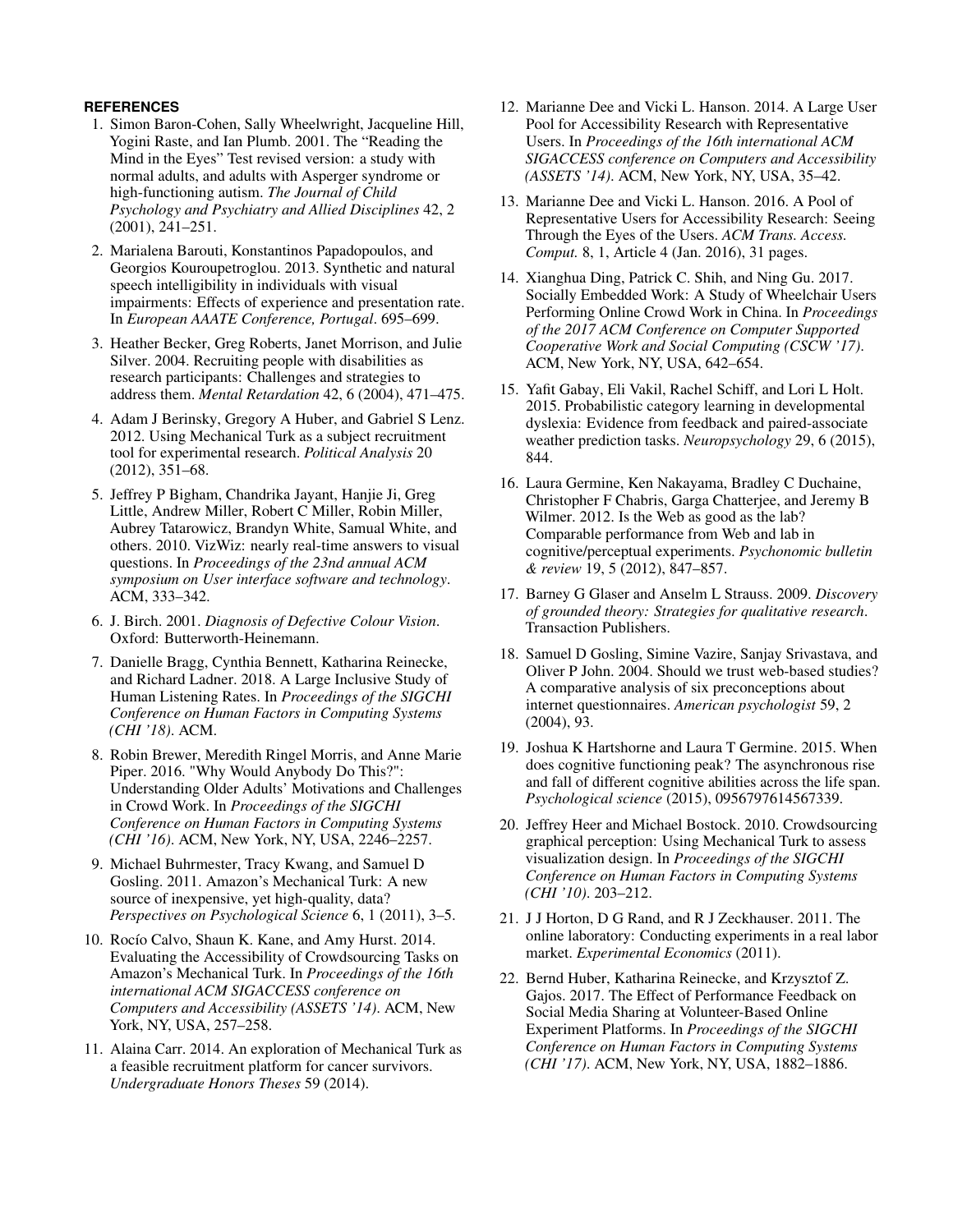- <span id="page-11-21"></span>23. International Organization for Standardization. 2000. 9241-9 Ergonomic requirements for office work with visual display terminals (VDTs)-Part 9: Requirements for non-keyboard input devices. (2000).
- <span id="page-11-7"></span>24. P. Ipeirotis. 2010. Demographics of mechanical turk. (March 2010). NYU Working Paper No. CEDER-10-01.
- <span id="page-11-6"></span>25. Stefan Johansson, Jan Gulliksen, and Ann Lantz. 2015. User Participation When Users Have Mental and Cognitive Disabilities. In *Proceedings of the 17th international ACM SIGACCESS conference on Computers and Accessibility (ASSETS '15)*. ACM, New York, NY, USA, 69–76.
- <span id="page-11-18"></span>26. Simeon Keates and Shari Trewin. 2005. Effect of age and Parkinson's disease on cursor positioning using a mouse. In *Proceedings of the 7th international ACM SIGACCESS conference on Computers and Accessibility (ASSETS 05')*. ACM, 68–75.
- <span id="page-11-16"></span>27. Szabolcs Kéri, O Kelemen, G Szekeres, N Bagoczky, R Erdelyi, A Antal, G Benedek, and Z Janka. 2000. Schizophrenics know more than they can tell: probabilistic classification learning in schizophrenia. *Psychological medicine* 30, 1 (2000), 149–155.
- <span id="page-11-14"></span>28. Szabolcs Kéri, Csaba Szlobodnyik, György Benedek, Zoltán Janka, and Júlia Gádoros. 2002. Probabilistic classification learning in Tourette syndrome. *Neuropsychologia* 40, 8 (2002), 1356–1362.
- <span id="page-11-19"></span>29. Caroline J Ketcham, Rachael D Seidler, Arend W A Van Gemmert, and George E Stelmach. 2002. Age-related kinematic differences as influenced by task difficulty, target size, and movement amplitude. *J Gerontol B Psychol Sci Soc Sci* 57, 1 (Jan. 2002), P54–64.
- <span id="page-11-22"></span>30. Shinobu Kitayama, Sean Duffy, Tadashi Kawamura, and Jeff T Larsen. 2003. Perceiving an object and its context in different cultures: A cultural look at new look. *Psychological science* 14, 3 (2003), 201–206.
- <span id="page-11-13"></span>31. Barbara J Knowlton, Larry R Squire, and Mark A Gluck. 1994. Probabilistic classification learning in amnesia. *Learning & Memory* 1, 2 (1994), 106–120.
- <span id="page-11-9"></span>32. Steven Komarov, Katharina Reinecke, and Krzysztof Z. Gajos. 2013. Crowdsourcing performance evaluations of user interfaces. In *Proceedings of the SIGCHI Conference on Human Factors in Computing Systems (CHI '13)*. 207–216.
- <span id="page-11-15"></span>33. Rachel Marsh, Gerianne M Alexander, Mark G Packard, Hongtu Zhu, Jeffrey C Wingard, Georgette Quackenbush, and Bradley S Peterson. 2004. Habit learning in Tourette syndrome: a translational neuroscience approach to a developmental psychopathology. *Archives of general psychiatry* 61, 12 (2004), 1259–1268.
- <span id="page-11-8"></span>34. Winter Mason and Siddharth Suri. 2012. Conducting behavioral research on Amazon's Mechanical Turk. *Behavior research methods* 44, 1 (2012), 1–23.
- <span id="page-11-10"></span>35. Nigini Oliveira, Eunice Jun, and Katharina Reinecke. 2017. Citizen Science Opportunities in Volunteer-Based Online Experiments. In *Proceedings of the SIGCHI Conference on Human Factors in Computing Systems (CHI '17)*. ACM, 6800–6812.
- <span id="page-11-20"></span>36. Timothy J Perfect and Elizabeth A Maylor. 2000. *Rejecting the dull hypothesis: The relation between method and theory in cognitive aging research.* Oxford University Press.
- <span id="page-11-0"></span>37. Helen Petrie, Fraser Hamilton, Neil King, and Pete Pavan. 2006. Remote Usability Evaluations With Disabled People. In *Proceedings of the SIGCHI Conference on Human Factors in Computing Systems (CHI '06)*. ACM, New York, NY, USA, 1133–1141.
- <span id="page-11-12"></span>38. Katharina Reinecke, David R. Flatla, and Christopher Brooks. 2016. Enabling Designers to Foresee Which Colors Users Cannot See. In *Proceedings of the SIGCHI Conference on Human Factors in Computing Systems (CHI '16)*. 2693–2704.
- <span id="page-11-5"></span>39. Katharina Reinecke and Krzysztof Z. Gajos. 2015. LabintheWild: Conducting Large-Scale Online Experiments With Uncompensated Samples. In *Proceedings of the 18th ACM Conference on Computer Supported Cooperative Work & Social Computing CSCW '15*. 1364–1378.
- <span id="page-11-1"></span>40. Andrew Sears and Vicki L. Hanson. 2012. Representing Users in Accessibility Research. *ACM Trans. Access. Comput.* 4, 2, Article 7 (March 2012), 6 pages.
- <span id="page-11-3"></span>41. Nicholas A. Smith, Isaac E. Sabat, Larry R. Martinez, Kayla Weaver, and Shi Xu. 2015. A Convenient Solution: Using MTurk To Sample From Hard-To-Reach Populations. *Industrial and Organizational Psychology* 8, 2 (2015), 220–228.
- <span id="page-11-17"></span>42. Saul Sternberg. 1966. High-speed scanning in human memory. *Science* 153, 3736 (1966), 652–654.
- <span id="page-11-4"></span>43. Saiganesh Swaminathan, Kotaro Hara, and Jeffrey P. Bigham. 2017. The Crowd Work Accessibility Problem. In *Proceedings of the 14th Web for All Conference on The Future of Accessible Work (W4A '17)*. ACM, New York, NY, USA, Article 6, 4 pages.
- <span id="page-11-2"></span>44. Rachel Z Tenenbaum, Conor J Byrne, and Jason J Dahling. 2014. Interactive effects of physical disability severity and age of disability onset on RIASEC self-efficacies. *Journal of Career Assessment* 22, 2 (2014), 274–289.
- <span id="page-11-11"></span>45. International Telecommunication Union. 2015. ICT Facts & Figures: The World in 2015. (2015).
- <span id="page-11-23"></span>46. Rajan Vaish, Snehalkumar Neil S Gaikwad, Geza Kovacs, Andreas Veit, Ranjay Krishna, Imanol Arrieta Ibarra, Camelia Simoiu, Michael Wilber, Serge Belongie, Sharad Goel, and others. 2017. Crowd Research: Open and Scalable University Laboratories. In *Proceedings of the 30th Annual ACM Symposium on User Interface Software and Technology*. ACM, 829–843.